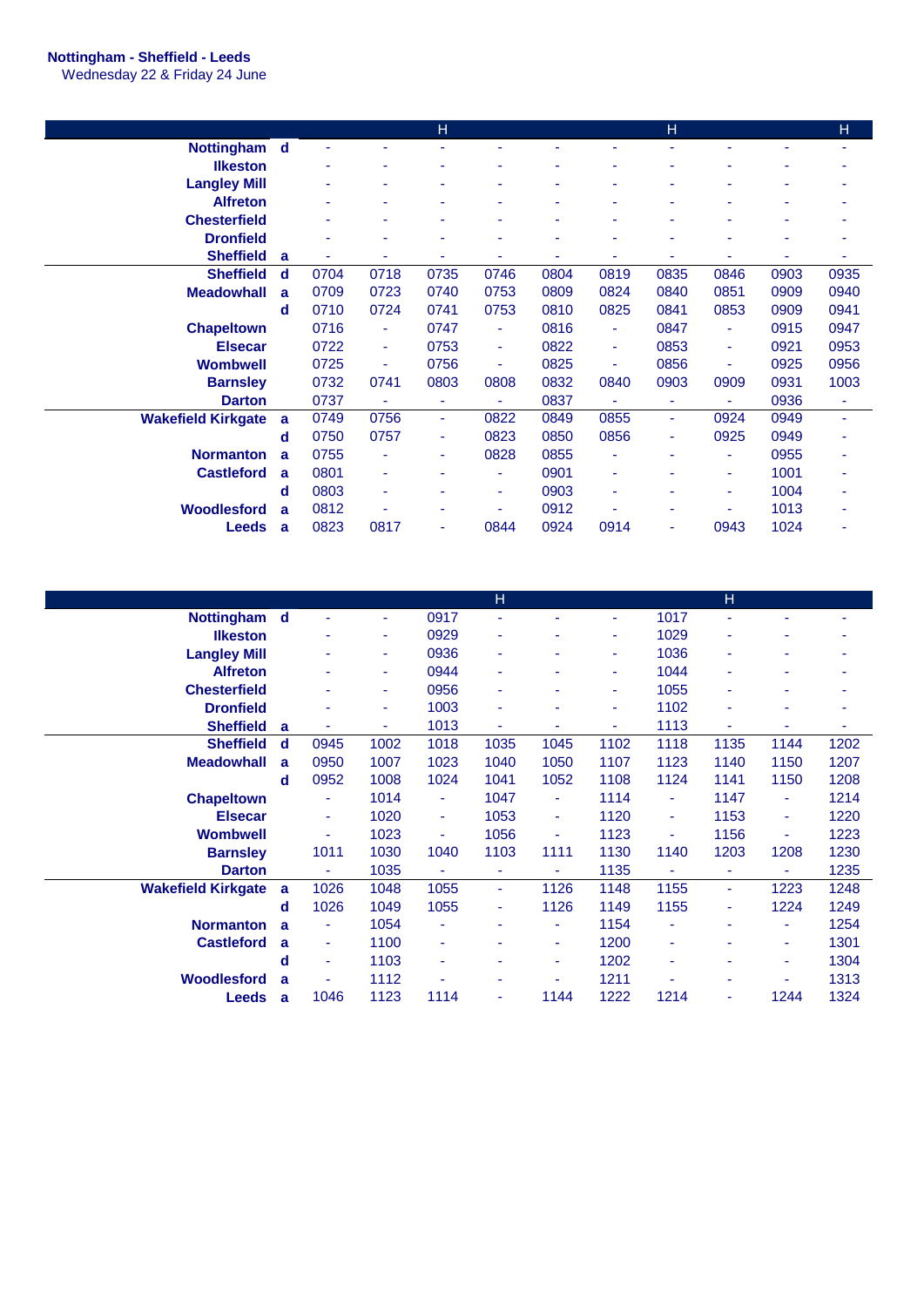|                           |             |      | H    |          |      |      | H              |      |      |                | H              |
|---------------------------|-------------|------|------|----------|------|------|----------------|------|------|----------------|----------------|
| Nottingham d              |             | 1117 | ÷.   |          | ٠    | 1217 |                |      | ٠    | 1317           | ٠              |
| <b>Ilkeston</b>           |             | 1129 | ٠    |          | ٠    | 1229 | $\blacksquare$ |      | ۰    | 1329           | ۰              |
| <b>Langley Mill</b>       |             | 1136 | ٠    | ٠        | ٠    | 1236 | ٠              | ۰    | ٠    | 1336           | ۰              |
| <b>Alfreton</b>           |             | 1145 | ٠    |          | ٠    | 1244 | $\blacksquare$ |      | ٠    | 1344           | ٠              |
| <b>Chesterfield</b>       |             | 1156 | ۰    |          | ٠    | 1256 |                |      | ٠    | 1356           | ۰              |
| <b>Dronfield</b>          |             | 1202 | ۰    |          | ٠    | 1303 |                |      | ۰    | 1403           | ٠              |
| <b>Sheffield</b>          | a           | 1213 | ٠    | ٠        | ٠    | 1313 | ٠              | ۰    | ٠    | 1413           | ٠              |
| <b>Sheffield</b>          | $\mathbf d$ | 1218 | 1235 | 1244     | 1302 | 1318 | 1335           | 1343 | 1402 | 1418           | 1435           |
| <b>Meadowhall</b>         | a           | 1223 | 1240 | 1250     | 1307 | 1323 | 1340           | 1350 | 1407 | 1423           | 1440           |
|                           | d           | 1224 | 1241 | 1251     | 1308 | 1324 | 1341           | 1351 | 1408 | 1424           | 1441           |
| <b>Chapeltown</b>         |             | ٠    | 1247 | ٠        | 1314 | ٠    | 1347           | ٠.   | 1414 | $\blacksquare$ | 1447           |
| <b>Elsecar</b>            |             | ٠    | 1253 | $\omega$ | 1320 | ٠    | 1353           | ٠    | 1420 | $\blacksquare$ | 1453           |
| <b>Wombwell</b>           |             |      | 1256 | ÷        | 1323 | ۰    | 1356           | ٠    | 1423 |                | 1456           |
| <b>Barnsley</b>           |             | 1241 | 1303 | 1309     | 1330 | 1340 | 1403           | 1409 | 1430 | 1439           | 1503           |
| <b>Darton</b>             |             |      | ٠    | Ξ        | 1335 | ۰    | ٠              | ٠    | 1435 | $\blacksquare$ | ٠              |
| <b>Wakefield Kirkgate</b> | a           | 1256 | ٠    | 1324     | 1349 | 1355 | $\blacksquare$ | 1424 | 1448 | 1454           | $\blacksquare$ |
|                           | d           | 1257 | ٠    | 1325     | 1349 | 1355 | ٠              | 1424 | 1449 | 1455           | ۰              |
| <b>Normanton</b>          | a           |      | ۰    | ٠        | 1354 | ٠    |                | ٠    | 1454 | ٠              | ۰              |
| <b>Castleford</b>         | a           | ۰    | ۰    | ۰.       | 1400 | ٠    |                | ۰    | 1500 | $\blacksquare$ | ٠              |
|                           | d           | ۰    | ٠    | ٠        | 1403 | ٠    | ٠              | ۰    | 1502 | $\blacksquare$ | ۰              |
| Woodlesford               | a           |      |      |          | 1412 | ٠    |                | ۰    | 1511 |                |                |
| <b>Leeds</b>              | a           | 1314 | ٠    | 1344     | 1423 | 1414 | ٠              | 1444 | 1523 | 1514           | ۰              |

|                           |              |                |      | H    |                |      |                | $\mathsf{H}$ |      |      |      |
|---------------------------|--------------|----------------|------|------|----------------|------|----------------|--------------|------|------|------|
| Nottingham d              |              | $\blacksquare$ | 1416 | ٠    | ۰              | ۰    | 1517           | ٠            |      | ٠    | 1617 |
| <b>Ilkeston</b>           |              | ٠              | 1429 | ٠    |                | ٠    | 1529           | ۰            |      | ٠    | 1629 |
| <b>Langley Mill</b>       |              | ٠              | 1436 | ٠    |                | ٠    | 1536           | ٠            |      | ٠    | 1636 |
| <b>Alfreton</b>           |              | ٠              | 1444 | ٠    |                | ۰    | 1544           | ٠            |      | ٠    | 1644 |
| <b>Chesterfield</b>       |              | ٠              | 1456 | ٠    |                | ٠    | 1556           | ٠            |      | ٠    | 1656 |
| <b>Dronfield</b>          |              | ٠              | 1503 | ٠    |                | ٠    | 1603           | ۰            |      | ۰    | 1703 |
| <b>Sheffield</b>          | a            | ٠              | 1513 | ٠    |                | ٠    | 1613           | ۰            |      | ٠    | 1713 |
| <b>Sheffield</b>          | d            | 1502           | 1518 | 1535 | 1546           | 1602 | 1618           | 1635         | 1644 | 1702 | 1718 |
| <b>Meadowhall</b>         | a            | 1507           | 1523 | 1540 | 1552           | 1607 | 1623           | 1641         | 1650 | 1707 | 1723 |
|                           | d            | 1508           | 1524 | 1541 | 1553           | 1608 | 1624           | 1641         | 1650 | 1708 | 1724 |
| <b>Chapeltown</b>         |              | 1514           | ٠    | 1547 | Ξ              | 1614 | ٠              | 1647         | ٠    | 1714 | ٠    |
| <b>Elsecar</b>            |              | 1520           | ٠    | 1553 | $\blacksquare$ | 1620 | ٠              | 1653         | ٠    | 1720 | ٠    |
| <b>Wombwell</b>           |              | 1523           | ۰    | 1556 | ä,             | 1623 | ٠              | 1657         | ٠    | 1723 | ٠    |
| <b>Barnsley</b>           |              | 1530           | 1540 | 1603 | 1608           | 1630 | 1640           | 1703         | 1708 | 1730 | 1740 |
| <b>Darton</b>             |              | 1535           |      | ٠    | ٠              | 1635 | $\blacksquare$ | ۰            | ٠    | 1735 | ٠    |
| <b>Wakefield Kirkgate</b> | a            | 1548           | 1555 | ٠    | 1623           | 1648 | 1655           | ÷            | 1724 | 1748 | 1755 |
|                           | d            | 1549           | 1555 | ٠    | 1624           | 1649 | 1655           | ٠            | 1724 | 1749 | 1755 |
| <b>Normanton</b>          | $\mathbf{a}$ | 1554           |      | ۰    | ٠              | 1654 | $\blacksquare$ | ۰            | ٠    | 1754 | ۰    |
| <b>Castleford</b>         | a            | 1600           | ٠    |      | ٠              | 1700 | ۰              |              | ٠    | 1800 | ۰    |
|                           | d            | 1603           | ٠    | ۰    | ٠              | 1703 | ٠              | ۰            | ٠    | 1804 | ۰    |
| <b>Woodlesford</b>        | a            | 1612           |      | ۰    | ٠              | 1712 |                |              | ٠    | 1813 | ۰    |
| <b>Leeds</b>              | a            | 1624           | 1614 | ٠    | 1644           | 1723 | 1714           | ۰            | 1744 | 1824 | 1814 |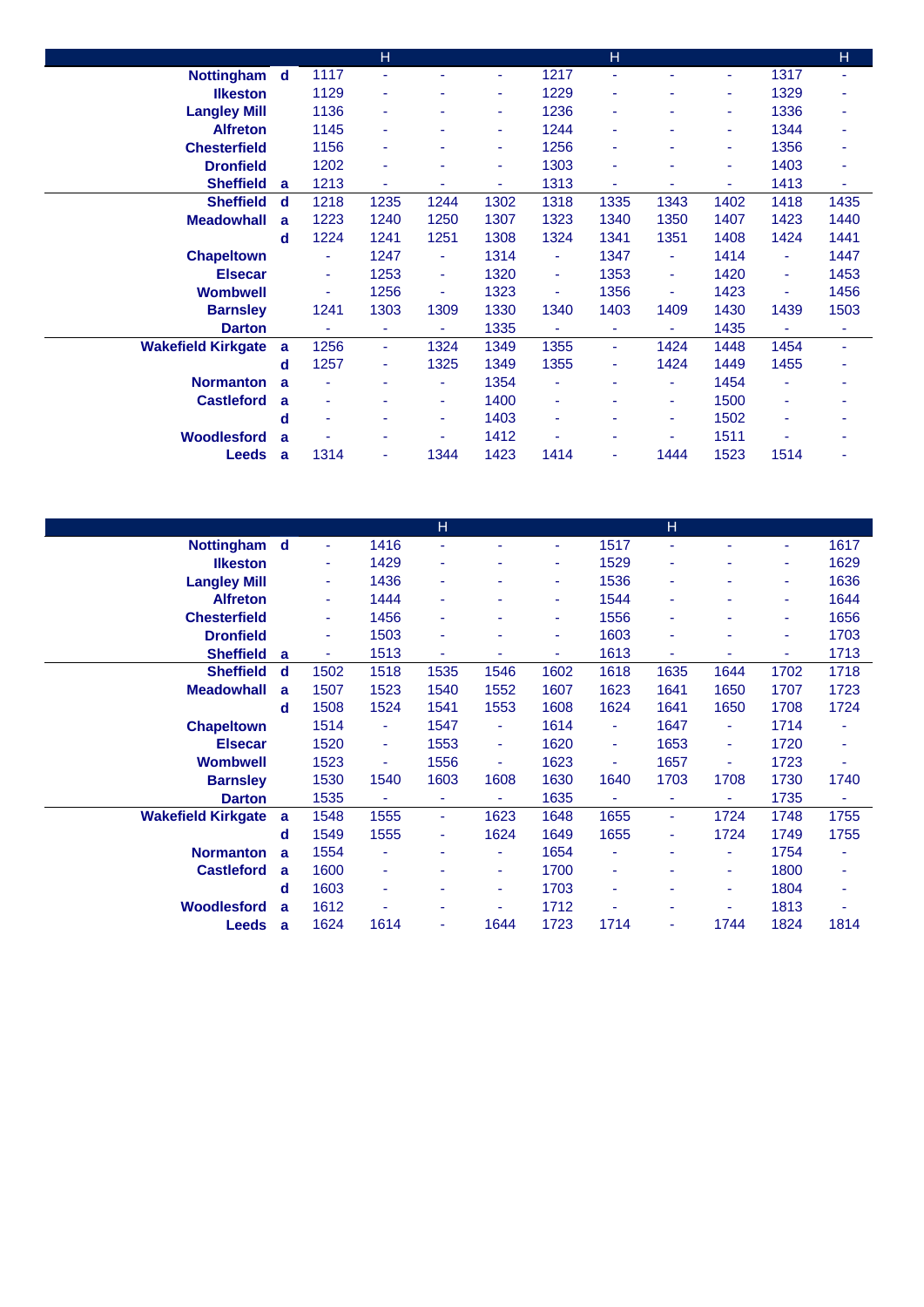|                           |   | H    |      |      |                | $\overline{H}$ |                |      | H    |      |      |
|---------------------------|---|------|------|------|----------------|----------------|----------------|------|------|------|------|
| Nottingham d              |   |      | ÷.   | ٠    | 1717           | ٠              | ٠              |      |      | ٠    |      |
| <b>Ilkeston</b>           |   |      |      | ٠    | 1729           | ٠              | ۰              |      |      |      |      |
| <b>Langley Mill</b>       |   |      |      | ٠    | 1736           | ٠              | ۰              |      |      | ۰    |      |
| <b>Alfreton</b>           |   | ٠    | ۰    | ٠    | 1744           | ٠              | ۰              |      | ٠    | ۰    |      |
| <b>Chesterfield</b>       |   |      |      | ٠    | 1755           | ٠              |                |      |      | ۰    |      |
| <b>Dronfield</b>          |   |      |      | ٠    | 1802           | ۰              | ۰              |      |      |      |      |
| <b>Sheffield</b>          | a |      | ۰    | ٠    | 1814           | ۰              | ۰              |      |      | ۰    | ۰    |
| <b>Sheffield</b>          | d | 1734 | 1744 | 1802 | 1818           | 1834           | 1848           | 1902 | 1935 | 1945 | 2002 |
| <b>Meadowhall</b>         | a | 1739 | 1750 | 1807 | 1823           | 1839           | 1853           | 1907 | 1940 | 1950 | 2007 |
|                           | d | 1740 | 1750 | 1808 | 1824           | 1840           | 1854           | 1908 | 1941 | 1951 | 2008 |
| <b>Chapeltown</b>         |   | 1746 | ٠    | 1814 | ٠              | 1846           | ٠              | 1914 | 1947 | ٠    | 2014 |
| <b>Elsecar</b>            |   | 1752 | ٠    | 1820 | $\blacksquare$ | 1852           | ٠              | 1920 | 1953 | ٠    | 2020 |
| <b>Wombwell</b>           |   | 1755 | ۰    | 1823 | ٠              | 1855           | ٠              | 1923 | 1956 | ٠    | 2023 |
| <b>Barnsley</b>           |   | 1802 | 1808 | 1830 | 1839           | 1902           | 1910           | 1930 | 2003 | 2011 | 2030 |
| <b>Darton</b>             |   | ۰    | ۰    | 1835 | ۰              | ٠              | $\blacksquare$ | 1935 | ٠    | ٠    | 2035 |
| <b>Wakefield Kirkgate</b> | a | ٠    | 1823 | 1848 | 1855           | $\sim$         | 1925           | 1948 | ÷.   | 2026 | 2048 |
|                           | d | ۰    | 1825 | 1849 | 1856           | ٠              | 1925           | 1949 | ٠    | 2026 | 2049 |
| <b>Normanton</b>          | a |      | ۰    | 1854 | ۰              | ٠              | ٠              | 1954 | ۰    | ٠    | 2054 |
| <b>Castleford</b>         | a |      | ٠    | 1900 | ٠              | ٠              | ٠              | 2000 | ٠    | ٠    | 2100 |
|                           | d |      | ۰    | 1903 | ٠              | ٠              | ٠              | 2004 |      | ٠    | 2103 |
| <b>Woodlesford</b>        | a |      |      | 1912 |                | ۰              |                | 2013 |      | ۰    | 2112 |
| <b>Leeds</b>              | a | ۰    | 1844 | 1923 | 1917           | ٠              | 1944           | 2024 |      | 2044 | 2123 |

|                           |     |      | Н    |      |      |      |                |      | н      |      |      |
|---------------------------|-----|------|------|------|------|------|----------------|------|--------|------|------|
| <b>Nottingham</b>         | - d | 1917 | ٠    |      | ٠    | 2017 | 2115           | ٠    |        |      |      |
| <b>Ilkeston</b>           |     | 1929 | ٠    |      | ٠    | 2029 | 2133           | ٠    |        |      |      |
| <b>Langley Mill</b>       |     | 1936 | ٠    |      | ٠    | 2036 | 2139           | ٠    |        | ۰    | ۰    |
| <b>Alfreton</b>           |     | 1944 | ٠    |      | ٠    | 2044 | 2147           | ٠    |        | ۰    | ۰    |
| <b>Chesterfield</b>       |     | 1956 | ٠    |      | ٠    | 2056 | 2157           |      |        |      |      |
| <b>Dronfield</b>          |     | 2003 | ٠    |      | ٠    | 2103 | 2204           | ٠    |        |      |      |
| <b>Sheffield</b>          | a   | 2013 | ۰    |      | ٠    | 2113 | 2216           | ۰    |        | ۰    | ۰    |
| <b>Sheffield</b>          | d   | 2018 | 2035 | 2045 | 2102 | 2118 | 2218           | 2231 | 2238   | 2315 | 2318 |
| <b>Meadowhall</b>         | a   | 2023 | 2040 | 2050 | 2107 | 2123 | 2223           | 2236 | 2243   | 2320 | 2323 |
|                           | d   | 2024 | 2041 | 2051 | 2108 | 2124 | 2224           | 2237 | 2244   | 2321 | 2324 |
| <b>Chapeltown</b>         |     | Ξ    | 2047 | ٠    | 2114 | ٠    | $\blacksquare$ | 2243 | 2251   | ٠    | 2330 |
| <b>Elsecar</b>            |     | ٠    | 2053 | ÷    | 2120 | ٠    | ٠              | 2249 | 2257   | ٠    | 2336 |
| <b>Wombwell</b>           |     | ä,   | 2056 | ÷    | 2123 | ۰    | ٠              | 2252 | 2300   | ٠    | 2339 |
| <b>Barnsley</b>           |     | 2040 | 2103 | 2109 | 2130 | 2140 | 2240           | 2259 | 2307   | ٠    | 2347 |
| <b>Darton</b>             |     | ٠    | ٠    | ٠    | 2135 | ٠    | $\blacksquare$ | 2304 | ٠      | ۰    | 2352 |
| <b>Wakefield Kirkgate</b> | a   | 2055 | ٠.   | 2124 | 2148 | 2155 | 2255           | 2318 | $\sim$ | ٠    | 0005 |
|                           | d   | 2055 | ٠    | 2124 | 2149 | 2155 | 2255           | 2319 |        | ٠    | ٠    |
| <b>Normanton</b>          | a   | ۰    | ۰    | ٠    | 2154 | ٠    | ٠              | 2324 |        |      | ۰    |
| <b>Castleford</b>         | a   | ۰    |      | ٠    | 2200 | ٠    | ٠              | 2332 |        |      | ۰    |
|                           | d   | ۰    | ۰    | ٠    | 2204 | ٠    | ٠              | 2335 | ۰      | ۰    | ۰    |
| <b>Woodlesford</b>        | a   |      |      |      | 2213 |      | ۰              | 2344 | ۰      |      | ۰    |
| <b>Leeds</b>              | a   | 2114 | ٠    | 2144 | 2225 | 2214 | 2316           | 2356 |        | 0029 | ۰    |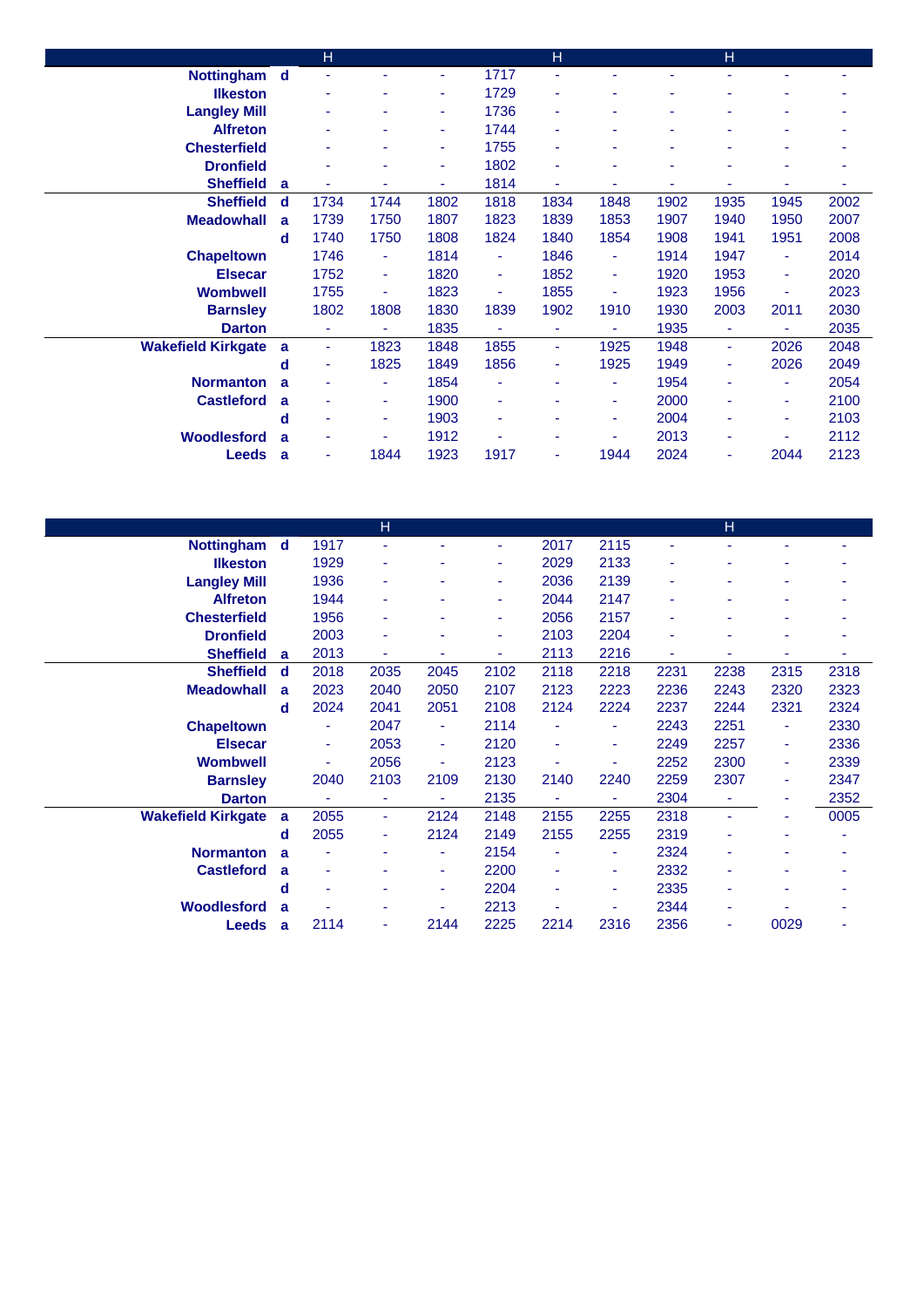| <b>Nottingham</b>         | d | 2318 |
|---------------------------|---|------|
| <b>Ilkeston</b>           |   | 2330 |
| <b>Langley Mill</b>       |   | 2336 |
| <b>Alfreton</b>           |   | 2344 |
| <b>Chesterfield</b>       |   | 2354 |
| <b>Dronfield</b>          |   | 0002 |
| <b>Sheffield</b>          | a | 0013 |
| <b>Sheffield</b>          | d |      |
| <b>Meadowhall</b>         | a |      |
|                           | d |      |
| <b>Chapeltown</b>         |   |      |
| <b>Elsecar</b>            |   |      |
| Wombwell                  |   |      |
| <b>Barnsley</b>           |   |      |
| <b>Darton</b>             |   |      |
| <b>Wakefield Kirkgate</b> | a |      |
|                           | d |      |
| <b>Normanton</b>          | a |      |
| <b>Castleford</b>         | a |      |
|                           | d |      |
| Woodlesford               | a |      |
| <b>Leeds</b>              | a |      |
|                           |   |      |

H To Huddersfield.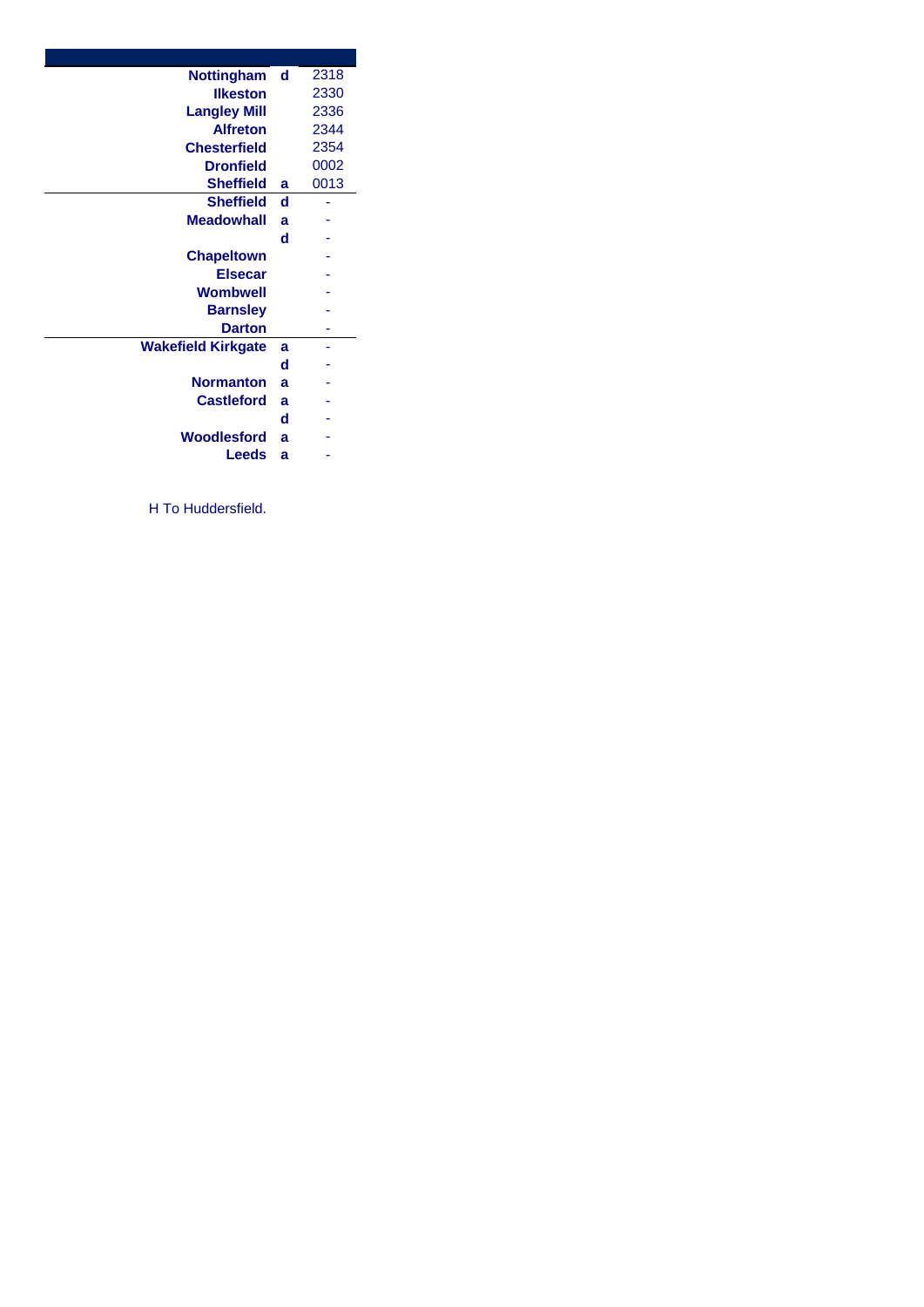## **Leeds - Sheffield - Nottingham**

Wednesday 22 & Friday 24 June

| <b>Leeds</b>              | ∣ d          |      | ÷    | 0732 | 0738           | ٠              | 0832           | 0837           | 0909 | ٠    | 0932 |
|---------------------------|--------------|------|------|------|----------------|----------------|----------------|----------------|------|------|------|
| Woodlesford               | $\mathbf d$  | ۰    | ٠    | 0741 | ٠              | ٠              | 0841           | ٠              |      | ٠    | 0941 |
| <b>Castleford</b>         | a            | ٠    | ۰    | 0749 | ۰              | ۰              | 0849           | ٠              |      | ٠    | 0949 |
|                           | d            | ۰    | ٠    | 0752 | ٠              | ٠              | 0852           | ٠              |      | ٠    | 0952 |
| <b>Normanton</b>          | $\mathbf d$  |      | ٠    | 0757 |                | ٠              | 0857           | ٠              |      | ٠    | 0957 |
| <b>Wakefield Kirkgate</b> | a            |      | ۰    | 0802 | 0755           | ٠              | 0902           | 0855           | 0925 | ٠    | 1002 |
|                           | d            | ۰    | ٠    | 0803 | 0756           | $\blacksquare$ | 0903           | 0855           | 0925 | ٠    | 1003 |
| <b>Darton</b>             |              | ٠    | ÷.   | 0814 | $\blacksquare$ | $\blacksquare$ | 0914           | $\blacksquare$ | ٠    | ÷.   | 1014 |
| <b>Barnsley</b>           |              | ٠    | 0800 | 0822 | 0812           | $\blacksquare$ | 0921           | 0911           | 0941 | 1000 | 1022 |
| <b>Wombwell</b>           |              | ٠    | 0805 | 0827 | ۰              | ٠              | 0927           | ٠              |      | 1006 | 1027 |
| <b>Elsecar</b>            |              | ٠    | 0809 | 0831 | ٠              | ٠              | 0931           | ٠              | ۰    | 1010 | 1031 |
| <b>Chapeltown</b>         |              | ٠    | 0815 | 0837 |                | ٠              | 0936           | $\blacksquare$ |      | 1016 | 1037 |
| <b>Meadowhall</b>         | $\mathbf{a}$ | ٠    | 0821 | 0843 | 0827           | ٠              | 0942           | 0926           | 0956 | 1021 | 1042 |
|                           | d            | ٠    | 0822 | 0844 | 0828           | ٠              | 0943           | 0927           | 0957 | 1022 | 1043 |
| <b>Sheffield</b>          | a            | ÷.   | 0829 | 0852 | 0836           | $\blacksquare$ | 0951           | 0934           | 1004 | 1029 | 1051 |
| <b>Sheffield</b>          | d            | 0803 | ÷    | ٠    | ٠              | 0906           | $\blacksquare$ | ٠              | 1007 | ٠    |      |
| <b>Dronfield</b>          |              | 0813 | ٠    |      | ٠              | 0916           | ۰              | ٠              | 1017 | ۰    |      |
| <b>Chesterfield</b>       |              | 0821 | ۰    |      | ٠              | 0922           | ۰              | ٠              | 1023 | ۰    |      |
| <b>Alfreton</b>           |              | 0833 | ٠    |      | $\blacksquare$ | 0933           | ٠              | ٠              | 1033 | ۰    |      |
| <b>Langley Mill</b>       |              | 0840 | ٠    |      | ٠              | 0940           | ٠              | ٠              | 1040 | ٠    |      |
| <b>Ilkeston</b>           |              | 0845 | ٠    |      | ٠              | 0945           | ۰              | ٠              | 1045 | ٠    |      |
| <b>Nottingham</b>         | $\mathbf{a}$ | 0859 |      |      | ٠              | 0959           | ۰              | $\blacksquare$ | 1058 |      |      |

| <b>Leeds</b>              | d | 0938 | 1009 | ٠              | 1032 | 1109 | $\blacksquare$ | 1132 | 1139 | 1209 |      |
|---------------------------|---|------|------|----------------|------|------|----------------|------|------|------|------|
| <b>Woodlesford</b>        | d | ٠    |      | ۰              | 1041 | ٠    | ٠              | 1141 |      |      |      |
| <b>Castleford</b>         | a | ٠    |      | ٠              | 1049 | ٠    | ٠              | 1149 | ۰    | ۰    | ۰    |
|                           | d | ۰    | ٠    | ٠              | 1052 | ٠    | ٠              | 1152 | ۰    | ٠    |      |
| <b>Normanton</b>          | d |      |      | ۰              | 1057 | ٠    | ٠              | 1157 |      |      |      |
| <b>Wakefield Kirkgate</b> | a | 0955 | 1025 | ٠              | 1102 | 1125 | ٠              | 1202 | 1155 | 1226 |      |
|                           | d | 0956 | 1026 | ٠              | 1103 | 1125 | $\blacksquare$ | 1203 | 1156 | 1226 | ٠    |
| <b>Darton</b>             |   | ٠    |      | $\blacksquare$ | 1114 | ٠    | ٠              | 1214 | ٠    | ٠    |      |
| <b>Barnsley</b>           |   | 1013 | 1042 | 1100           | 1122 | 1141 | 1200           | 1222 | 1212 | 1242 | 1300 |
| <b>Wombwell</b>           |   |      |      | 1105           | 1127 | ٠    | 1205           | 1227 |      | ۰    | 1305 |
| <b>Elsecar</b>            |   | ۰    | ٠    | 1109           | 1131 | ٠    | 1209           | 1231 | ۰    | ٠    | 1309 |
| <b>Chapeltown</b>         |   | ۰    | ٠    | 1115           | 1137 | ٠    | 1215           | 1237 |      | ٠    | 1315 |
| <b>Meadowhall</b>         | a | 1028 | 1056 | 1120           | 1142 | 1156 | 1220           | 1242 | 1227 | 1256 | 1320 |
|                           | d | 1028 | 1057 | 1121           | 1143 | 1157 | 1221           | 1244 | 1227 | 1257 | 1321 |
| <b>Sheffield</b>          | a | 1035 | 1104 | 1128           | 1151 | 1204 | 1228           | 1251 | 1234 | 1304 | 1328 |
| <b>Sheffield</b>          | d | ٠    | 1106 | $\sim$         | ٠    | 1206 | $\blacksquare$ | ٠    | ۰.   | 1306 | ٠    |
| <b>Dronfield</b>          |   | ٠    | 1116 | ۰              | ٠    | 1216 | ٠              |      | ٠    | 1316 |      |
| <b>Chesterfield</b>       |   | ٠    | 1122 | ۰              | ۰    | 1222 | ٠              |      | ۰.   | 1322 | ٠    |
| <b>Alfreton</b>           |   | ٠    | 1133 | ٠              | ٠    | 1233 | $\blacksquare$ | ٠    | ٠    | 1333 | ٠    |
| <b>Langley Mill</b>       |   | ٠    | 1140 | ٠              | ٠    | 1240 | ۰              | ٠    | ٠    | 1340 | ٠    |
| <b>Ilkeston</b>           |   | ٠    | 1145 |                | ۰    | 1245 |                | ۰    | ۰    | 1345 |      |
| <b>Nottingham</b>         | a | ٠    | 1158 |                | ٠    | 1258 | ٠              |      | ۰    | 1358 | ٠    |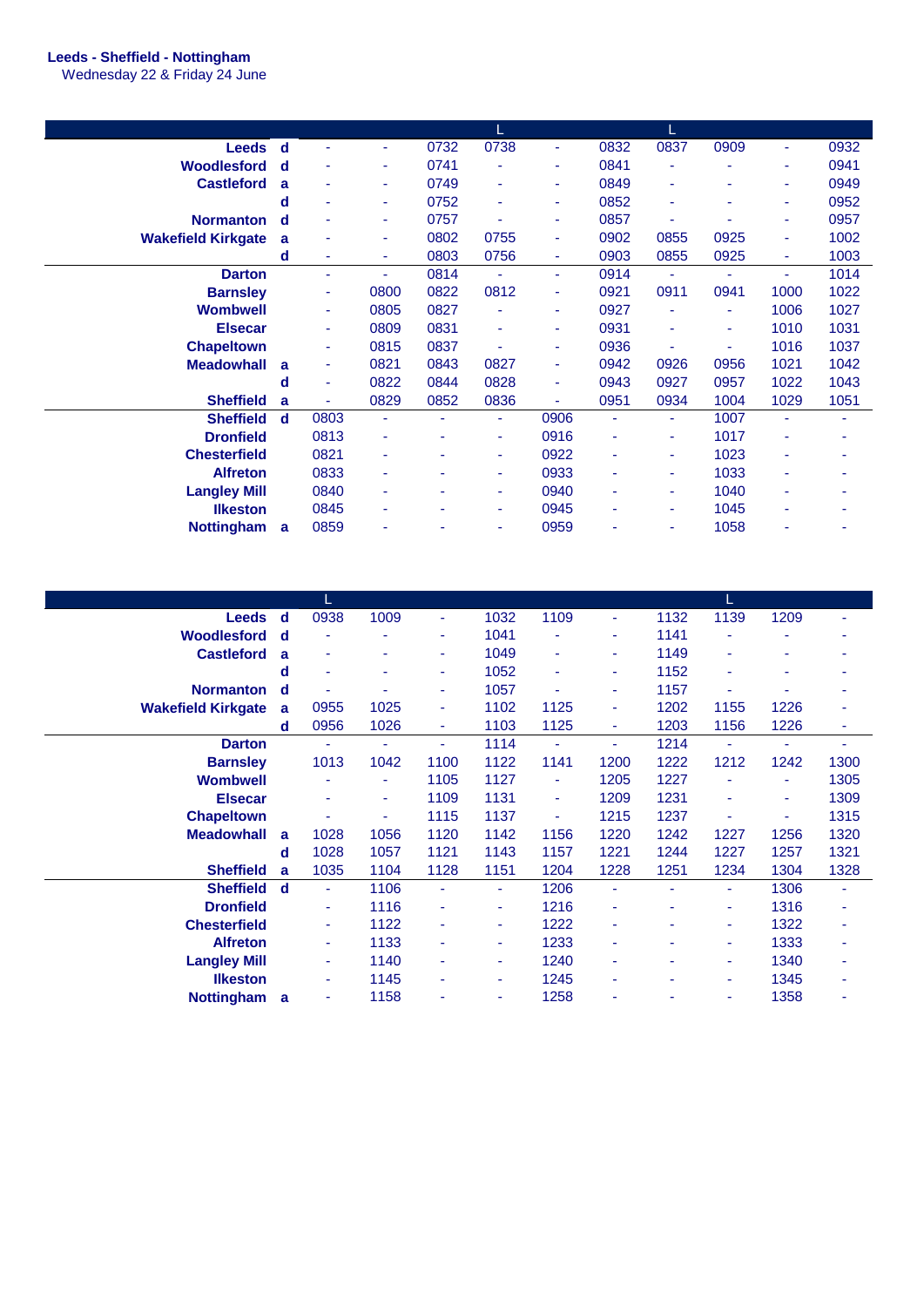| Leeds d                   |             | 1232 | 1238 | 1309 | $\blacksquare$ | 1332 | 1338           | 1409 | ٠.   | 1432 | 1436 |
|---------------------------|-------------|------|------|------|----------------|------|----------------|------|------|------|------|
| <b>Woodlesford</b>        | - d         | 1241 |      |      | ٠              | 1341 |                | ٠    | ۰    | 1441 |      |
| <b>Castleford</b>         | a           | 1249 | ٠    | ٠    | ٠              | 1349 | $\blacksquare$ |      | ٠    | 1449 | ۰    |
|                           | d           | 1252 | ۰    | ۰    | ٠              | 1352 | ٠              | ۰    | ۰    | 1452 | ٠    |
| <b>Normanton</b>          | d           | 1257 | ٠    |      | ٠              | 1357 |                |      | ٠    | 1457 | ٠    |
| <b>Wakefield Kirkgate</b> | a           | 1302 | 1254 | 1325 | $\blacksquare$ | 1402 | 1355           | 1425 | ۰    | 1502 | 1455 |
|                           | d           | 1303 | 1255 | 1326 | $\blacksquare$ | 1403 | 1356           | 1425 | ٠    | 1503 | 1456 |
| <b>Darton</b>             |             | 1314 | ٠    | ٠    | $\blacksquare$ | 1414 | $\blacksquare$ | ٠    | ÷.   | 1514 | ٠    |
| <b>Barnsley</b>           |             | 1322 | 1312 | 1342 | 1400           | 1422 | 1412           | 1441 | 1500 | 1521 | 1512 |
| <b>Wombwell</b>           |             | 1327 |      |      | 1405           | 1427 |                | ٠    | 1505 | 1527 |      |
| <b>Elsecar</b>            |             | 1331 | ۰    | ٠    | 1409           | 1431 | ٠              | ۰    | 1509 | 1531 | ۰    |
| <b>Chapeltown</b>         |             | 1337 | ۰    | ۰    | 1415           | 1437 |                | ٠    | 1515 | 1536 | ٠    |
| <b>Meadowhall</b>         | a           | 1342 | 1326 | 1356 | 1420           | 1442 | 1427           | 1456 | 1520 | 1542 | 1527 |
|                           | d           | 1343 | 1327 | 1357 | 1421           | 1443 | 1428           | 1457 | 1521 | 1543 | 1527 |
| <b>Sheffield</b>          | a           | 1351 | 1334 | 1404 | 1428           | 1451 | 1435           | 1504 | 1528 | 1551 | 1534 |
| <b>Sheffield</b>          | $\mathbf d$ | ÷    | ÷.   | 1406 | $\blacksquare$ | ÷    | $\blacksquare$ | 1506 | ÷    | ä,   |      |
| <b>Dronfield</b>          |             |      | ۰    | 1416 |                | ۰    | ٠              | 1516 |      |      |      |
| <b>Chesterfield</b>       |             |      | ۰    | 1422 | ٠              | ٠    | ٠              | 1522 | ۰    | ۰    | ۰    |
| <b>Alfreton</b>           |             |      | ٠    | 1433 | $\sim$         | ٠    | ٠              | 1533 | ٠    | ۰    |      |
| <b>Langley Mill</b>       |             |      | ۰    | 1440 | $\sim$         | ٠    | ٠              | 1540 | ۰    | ۰    |      |
| <b>Ilkeston</b>           |             |      | ۰    | 1445 | ۰              | ٠    | ٠              | 1545 |      | ۰    |      |
| <b>Nottingham</b>         | - a         |      | ۰    | 1458 |                | ۰    | ٠              | 1558 |      | ۰    |      |

| <b>Leeds</b>              | $\mathbf d$ | 1509           | ٠              | 1532 | 1538 | ٠    | 1632 | 1638 | 1709 | ٠    | 1732 |
|---------------------------|-------------|----------------|----------------|------|------|------|------|------|------|------|------|
| Woodlesford               | d           |                | ٠              | 1541 |      | ۰    | 1641 | ۰    |      |      | 1741 |
| <b>Castleford</b>         | a           | ٠              | ۰              | 1549 | ٠    | ۰    | 1649 | ۰    |      | ٠    | 1749 |
|                           | d           | ٠              | ٠              | 1552 | ٠    | ۰    | 1652 | ٠    |      | ٠    | 1752 |
| <b>Normanton</b>          | d           |                | ٠              | 1557 | ٠    | ۰    | 1657 | ٠    | 1722 | ٠    | 1757 |
| <b>Wakefield Kirkgate</b> | a           | 1525           | ٠              | 1602 | 1555 | ۰    | 1702 | 1654 | 1726 | ٠    | 1802 |
|                           | d           | 1525           | ٠              | 1603 | 1556 | ٠    | 1703 | 1655 | 1728 | ٠    | 1803 |
| <b>Darton</b>             |             | ۰              | ٠              | 1614 | ٠    | ÷    | 1714 | ٠    |      | ٠    | 1814 |
| <b>Barnsley</b>           |             | 1541           | 1600           | 1622 | 1612 | 1700 | 1720 | 1711 | 1744 | 1800 | 1822 |
| <b>Wombwell</b>           |             | $\blacksquare$ | 1605           | 1627 | ٠    | 1705 | 1726 | ۰    | ٠    | 1805 | 1827 |
| <b>Elsecar</b>            |             | $\blacksquare$ | 1609           | 1631 | ٠    | 1709 | 1730 | ٠    | ٠    | 1809 | 1831 |
| <b>Chapeltown</b>         |             | $\blacksquare$ | 1615           | 1637 | ٠    | 1715 | 1735 | ٠    | ۳    | 1815 | 1837 |
| <b>Meadowhall</b>         | a           | 1556           | 1620           | 1642 | 1627 | 1720 | 1741 | 1726 | 1757 | 1820 | 1842 |
|                           | d           | 1557           | 1621           | 1643 | 1628 | 1721 | 1741 | 1727 | 1758 | 1821 | 1844 |
| <b>Sheffield</b>          | a           | 1604           | 1628           | 1651 | 1635 | 1728 | 1750 | 1734 | 1805 | 1828 | 1851 |
| <b>Sheffield</b>          | d           | 1606           | $\blacksquare$ |      | ٠    | ä,   | ٠    | ٠    | 1807 | ٠    | ۰    |
| <b>Dronfield</b>          |             | 1616           | ۰              |      |      |      |      | ۰    | 1817 |      |      |
| <b>Chesterfield</b>       |             | 1622           | ٠              |      |      |      |      | ٠    | 1823 |      |      |
| <b>Alfreton</b>           |             | 1633           | ٠              |      | ۰    |      |      | ۰    | 1834 |      |      |
| <b>Langley Mill</b>       |             | 1640           | ۰              |      | ۰    |      |      | ۰    | 1841 |      |      |
| <b>Ilkeston</b>           |             | 1645           | ۰              |      |      |      |      | ۰    | 1846 |      |      |
| <b>Nottingham</b>         | a           | 1658           | ۰              |      | ۰    |      |      | ۰    | 1859 |      |      |